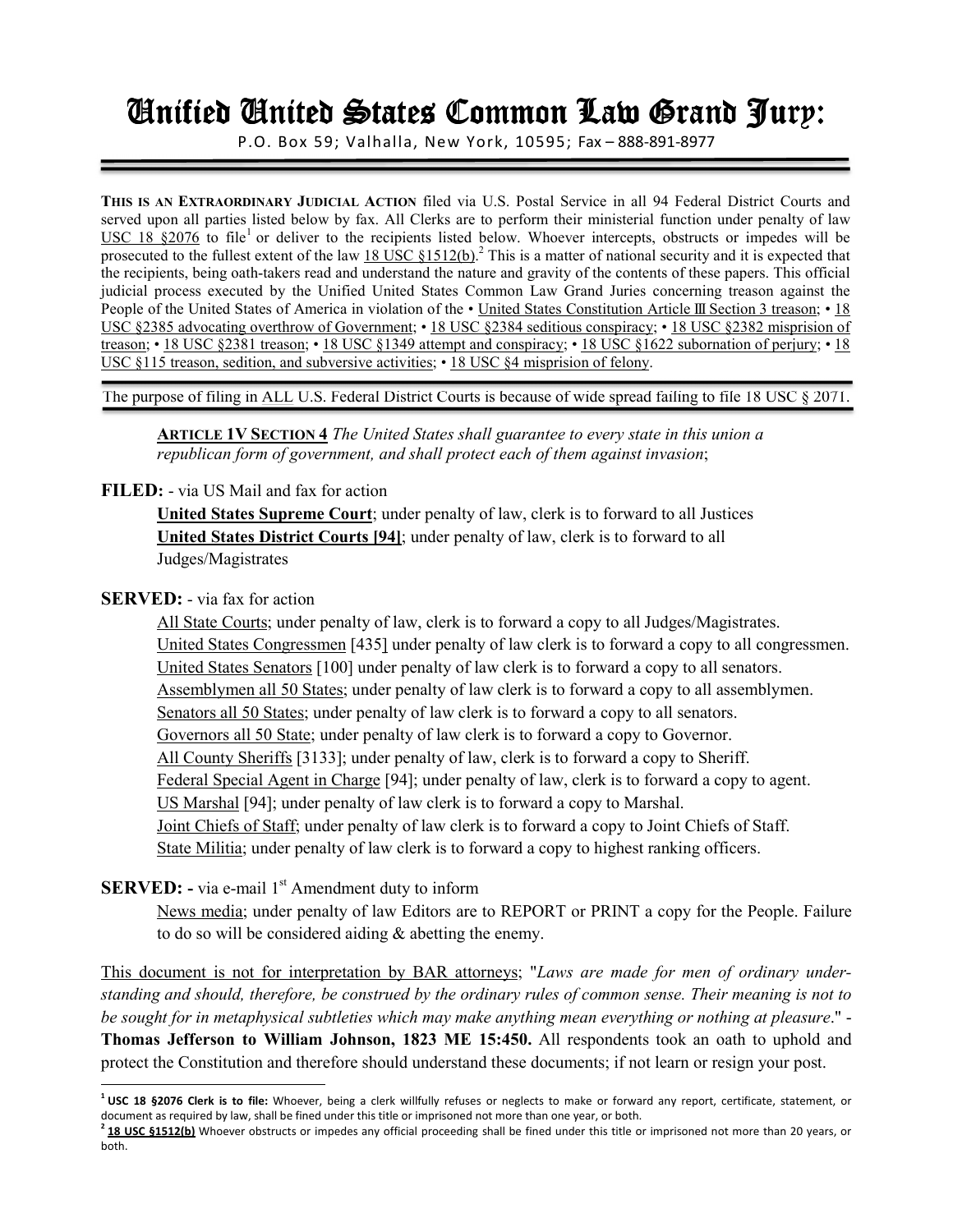- Unified Alabama Common Law Grand Jury; PO Box 46; Gurley, AL, 35748
- Unified Alaska Common Law Grand Jury; PO Box 240952; Anchorage, AK, 99524-0952
- Unified Arizona Common Law Grand Jury; 2030 W. Baseline Road, Phoenix, AZ, 85041
- Unified Arkansas Common Law Grand Jury; PO Box 234; Roland, AR, 72135
- Unified California Common Law Grand Jury; 2681 Calloway Dr., Box 158; Bakersfield, CA, 93312
- Unified Colorado Common Law Grand Jury; 2000 Wadsworth #168, Lakewood, Colorado, 80214
- Unified Connecticut Common Law Grand Jury; PO Box 225; Southington, CT, 06489
- Unified Delaware Common Law Grand Jury; PO Box 26337; Wilmington, DE, 19899
- Unified Florida Common Law Grand Jury; 1532 US Hwy 41 Bypass So, PMB 301; Venice, FL 34293
- Unified Georgia Common Law Grand Jury; PO Box 587; Millen, GA, 30442
- Unified Hawaii Common Law Grand Jury; PO Box 7222; Ocean View, HI, 96737
- Unified Idaho Common Law Grand Jury; 16433 No Midland Boulevard, Suite 83; Nampa, ID, 83687
- Unified Illinois Common Law Grand Jury; PO Box 494; Wadsworth, IL, 60083
- Unified Indiana Common Law Grand Jury; PMB 344, 2113 East 62nd Street; Indianapolis, IN, 46220
- Unified Iowa Common Law Grand Jury; 5006 Sergeant Road PMB 125; Sioux City, IA, 51106
- Unified Kansas Common Law Grand Jury; PO Box 22; Dearing, KS, 67340
- Unified Kentucky Common Law Grand Jury; PO Box 270; Tollesboro, KY, 411189
- Unified Louisiana Common Law Grand Jury; 5860 Citrus Blvd, SUITE D#131; Harahan, LA, 70123
- Unified Maine Common Law Grand Jury; PO Box 463; Hallowell, ME, 04347
- Unified Maryland Common Law Grand Jury; PO Box 519; Stevensville, MD, 21666
- Unified Massachusetts Common Law Grand Jury; PO Box 433; Greenfield, MA, 01302
- Unified Michigan Common Law Grand Jury; PO Box 663; South Haven, MI, 49090
- Unified Minnesota Common Law Grand Jury; PO Box 56; Rockford, MN, 55373
- Unified Mississippi Common Law Grand Jury; 313 Telly Road; Picayune, MS, 39466
- Unified Missouri Common Law Grand Jury; PO Box 322; Mount Vernon, MO 65712
- Unified Montana Common Law Grand Jury; 1106 West Park Street, Box 160; Livingston, MT, 59047
- Unified Nebraska Common Law Grand Jury; PO Box 877; O'Neill, NE, 68763
- Unified Nevada Common Law Grand Jury; PO Box 20263; Reno, NV, 89515
- Unified New Hampshire Common Law Grand Jury: PO Box 4134; Manchester, NH, 03108
- Unified New Jersey Common Law Grand Jury; 957 Broadway, PMB # 126; Bayonne, NJ, 07002
- Unified New Mexico Common Law Grand Jury; PO Box 82; Santa Rosa, NM, 88435
- Unified New York Common Law Grand Jury; PO Box 59; Valhalla, NY, 10595
- Unified North Carolina Common Law Grand Jury; PO Box 391; Saxapahaw, NC, 27340
- Unified North Dakota Common Law Grand Jury 1515 Burnt Boat Dr. PMB 232; Bismarck, ND 58503
- Unified Ohio Common Law Grand Jury; PO Box 547; Jackson, OH, 45640
- Unified Oklahoma Common Law Grand Jury; PO Box 2391 Edmond, OK, 73083
- Unified Oregon Common Law Grand Jury; PO Box 781; Scappoose, OR, 97056
- Unified Pennsylvania Common Law Grand Jury; PO Box 278; Centre Hall, PA, 16828
- Unified Rhode Island Common Law Grand Jury; PO Box 105; CAROLINA, RI 02812
- Unified South Carolina Common Law Grand Jury; 104A Franklin Ave, 302; Spartanburg, SC, 29301
- Unified South Dakota Common Law Grand Jury; 1430 Haines Ave, 108, #224; Rapid City, SD, 57701
- Unified Tennessee Common Law Grand Jury; PO Box 681; Talbott, TN, 37877
- Unified Texas Common Law Grand Jury; PO Box 992; Onalaska, TX, 77360
- Unified Utah Common Law Grand Jury; PO Box 552351; Salt Lake City, UT, 84152-2351
- Unified Vermont Common Law Grand Jury; PO Box 58; Newport, VT 05855
- Unified Virginia Common Law Grand Jury; PO Box 500; Sandston, VA 23150
- Unified Washington Common Law Grand Jury; PO Box 4506; Richland, WA 99352
- Unified West Virginia Common Law Grand Jury; PO Box 1131; Princeton, WV 24740
- Unified Wisconsin Common Law Grand Jury; 2545 Roosevelt Rd, Suite 107-280; Marinette, WI, 54143
- Unified Wyoming Common Law Grand Jury; PO Box 384; Gillette, WY, 82717-0384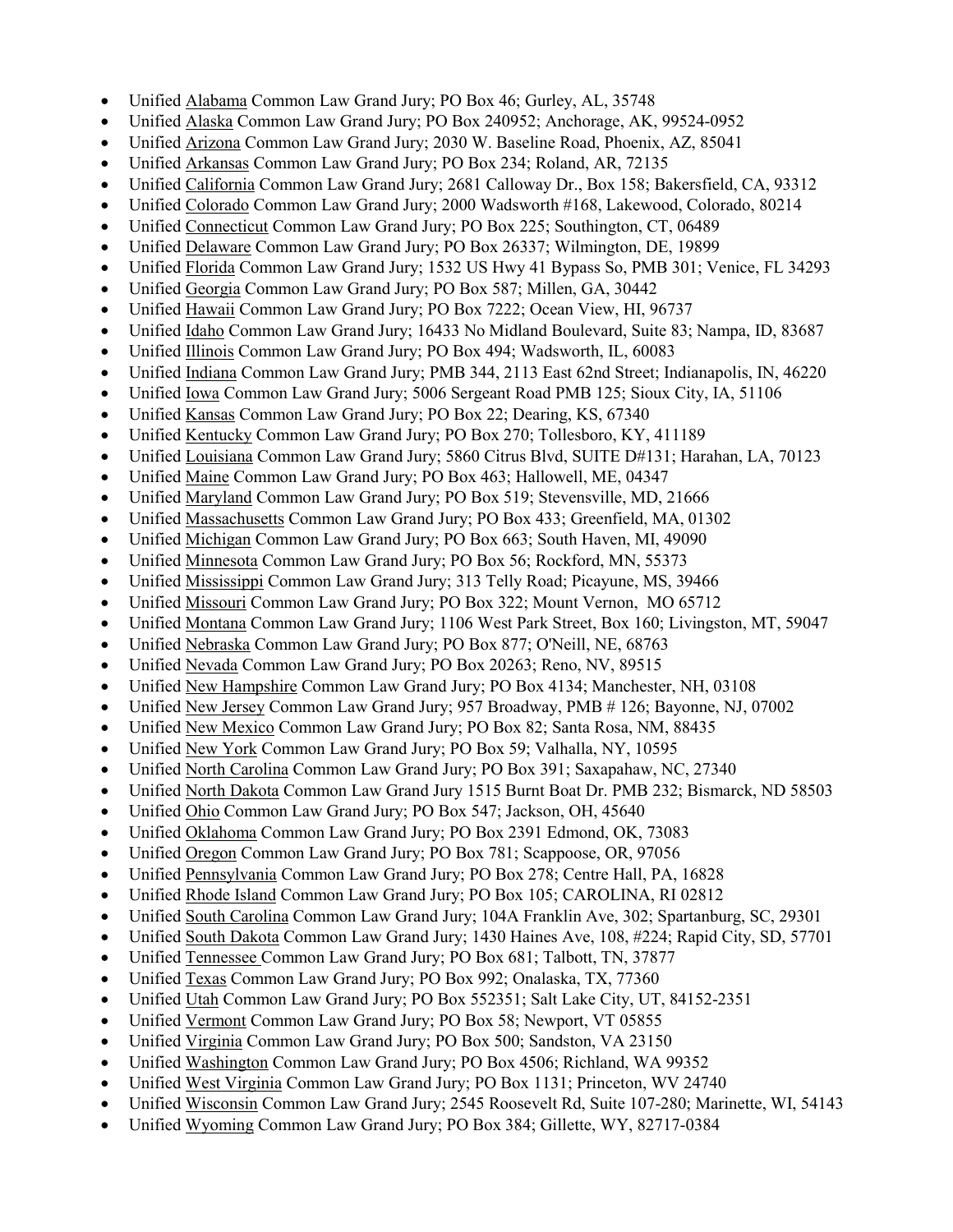## Unified United States Common Law Grand Jury: United Common Jury:

P.O. Box 59; Valhalla, New York, 10595; Fax – 888-891-8977

### **UNITED STATES DISTRICT COURT FOR ALL DISTRICTS**

5 We the People, UUSCLGJ

- Commanding -

10 County Sheriffs [3133]; Federal Special Agent in Charge [94]; US Marshal [94]; Joint Chiefs of Staff; State Militia; Governors all 50 State; All Federal and State Courts Assemblymen all 50 States; Senators all 50 States; U.S. Congressmen [435]; U.S. Senators [100]; News media;

15 Respondents

Sureties of the Peace No. 1776-1789-2015

**CORAM NOBIS**<sup>1</sup>

## *W*rit Mandamus<sup>2</sup>

#### **TO ALL FEDERAL AND STATE ELECTED & APPOINTED SERVANTS**

- 20 This series of informations, orders and writs by  $\mathfrak{W}e$  the People filed in the United States Supreme Court, the United States District Courts, the State Supreme Courts and served upon our elected and appointed servants, when not acted upon, forms an indictment against the same. We the People are exposing the foundational errors of our judicial systems, errors founded on subversion and contempt of law by enemies past and present. It is expected that said servants and all recipients understand the subject matter. All servants and recipients have authority under the law, 25 and have taken an oath to preserve, protect and defend the Constitution. Today these servants violate this sacred oath
- and now lives have been destroyed and liberty hangs in the balance. Silence when you have a duty to speak or act, advocates the present conspiracy to overthrow the Governments of the United States willfully and or knowingly.

### **WARNING: Do not seek an interpretation Attorney that is not responsible for the oath you took concerning**  30 **this Information. Ignorance of the law or excuses that you were acting under advice of legal counsel, will not be an acceptable excuse for there is nothing to interpret.**

The purpose of filing in ALL US Federal District Courts is because of 18 USC § 1961-68 wide spread RICO; 18 U.S. Code § 2385 - Advocating overthrow of Government; Seditious conspiracy 18 USC § 35 2384 with wide spread mutilating and failing to file 18 USC § 2071.

 $\overline{\phantom{0}}$ 

<sup>&</sup>lt;sup>1</sup> CORAM NOBIS. Before us ourselves, (the king, i. e., in the king's or queen's bench.) Applied to writs of error directed to another branch of the same court, e. g., from the full bench to the court at nisi prius. 1 Archb. Pr. K. B. 234.

<sup>&</sup>lt;sup>2</sup> MANDAMUS Lat. We command. This is the name of a writ (formerly a high prerogative writ) which issues from a court of superior jurisdiction, and is directed to a private or municipal corporation, or any of its officers, or to an executive, administrative or judicial officer, or to an inferior court, commanding the performance of a particular act therein specified, and belonging to his or their public, official, or ministerial duty, or directing the restoration of the complainant to rights or privileges of which he has been illegally deprived. Lahiff v. St. Joseph, etc., Soc., 76 Conn. 648, 57 A. 692, 65 L.R.A. 92, 100 Am.St.Rep. 1012.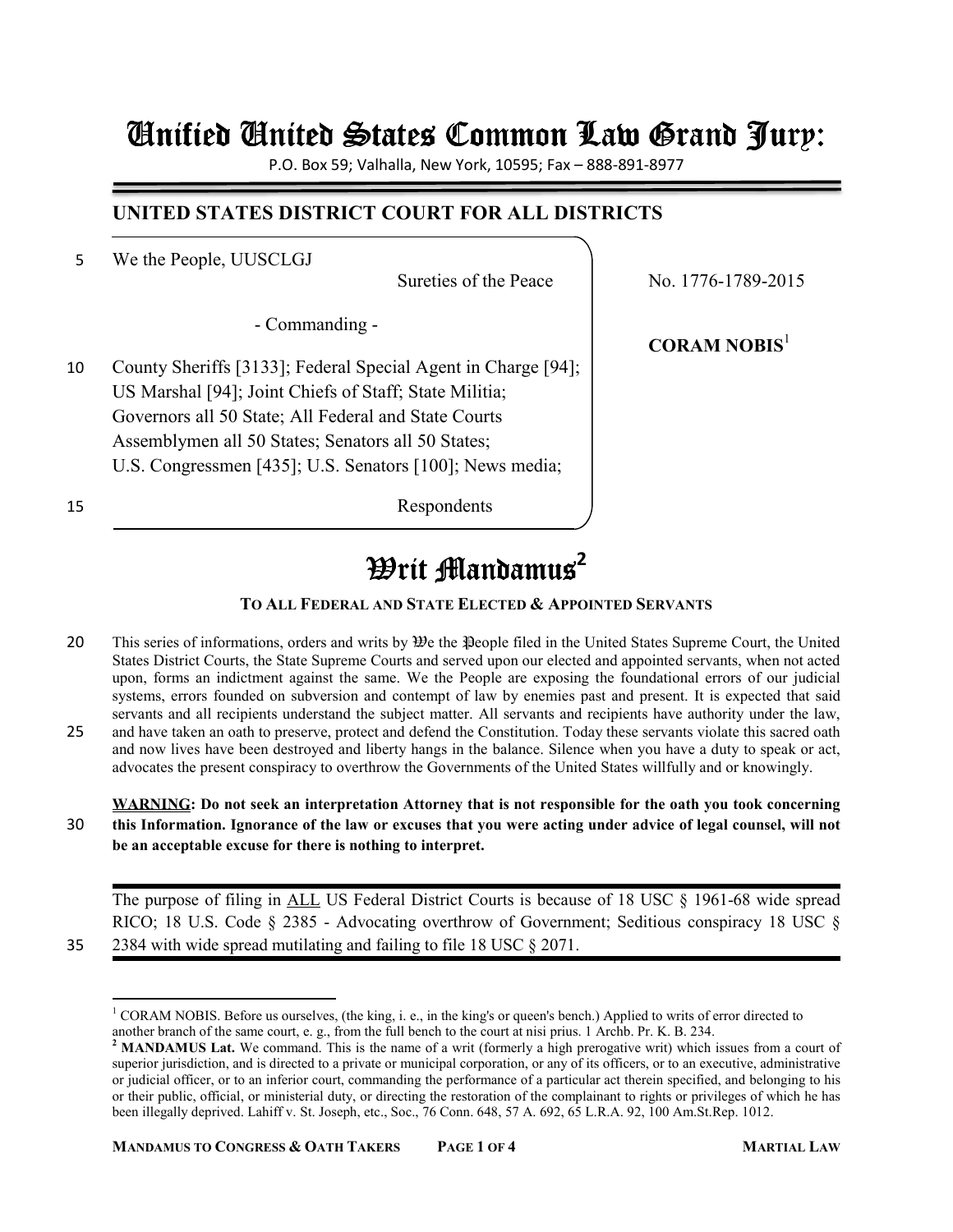### **MARTIAL LAW**

The purpose of this Mandamus is to warn all elected and appointed servants concerning their conscious or unconscious participation in the methodical destruction of the ordained Government of the United States, by We the People, whereas martial law is for the controlling of occupied nations.

- **Martial law<sup>3</sup>** is the imposition of the highest-ranking military officer as the military governor or as the head of the government **THUS REMOVING ALL POWER FROM THE PREVIOUS EXECUTIVE, LEGISLATIVE AND JUDICIAL BRANCHES OF GOVERNMENT** in violation of United States Constitution Article IV Section 4 guaranteeing to every state in this union a republican form of government, and protection against invasion, thereby "AN ACT OF WAR" against  $\mathcal{D}$ e the People. All 45 participants of such an act will be tried for treason.
- 

"*Martial law is an extreme and rare measure used to control society during war or periods of civil unrest or chaos. According to the Supreme Court, the term martial law carries no precise meaning*" -- Duncan v. Kahanamoku, 327 U.S. 304, 66 S. Ct. 606, 90 L. Ed. 688 [1946]).

50 We the Preople in order to prevent an overthrow of our government delegated powers to three branches under the Constitution, see Articles I, II, and III, not the military, nor can delegated powers to elected servants to be legislated or given away to another entity.

 $\mathcal{W}$ e the People approved "ONLY" the following powers, defined in our previous writ Quo Warranto;

- 1) Legislative power to two houses of Congress, see Article I
- 55 2) Executive power to the President, see Article II
	- 3) Judicial power to One Supreme Court and United States District Courts, see Article III

Any act to remove power from any State and or Federal Governments of  $\mathcal{W}$ e the  $\mathcal{P}$ eople of the United States of America and give it to the Military, would be an act of war.

**18 U.S. Code §1385** - Use of Army and Air Force as posse comitatus on American soil is forbidden. In 60 cases necessary to provide for the suppression of insurrections and repel invasions We the People established that only congress can call forth the militia.

> **Article I Section 8 paragraph 15** *The Congress shall have power to provide for calling forth the militia to execute the laws of the union, suppress insurrections and repel invasions*;

65 In order to prevent a military coup  $\mathcal{Y}_e$  the  $\mathcal{Y}_e$  reserved the right to defend ourselves against insurrections and to repel invasions. We the People are the Militia.

ı

<sup>&</sup>lt;sup>3</sup> Martial law is neither more nor less than the will of the general who commands the army. It overrides and suppresses all existing civil laws, civil officers, and civil authorities, by the arbitrary exercise of military power; and every citizen or subject in other words, the entire population of the country, within the confines of its power - is subjected to the mere will or caprice of the commander. He holds the lives, liberty, and property of all in the palm of *his* hand. Martial law is regulated by no known or established system or code of laws, as it is over and above all of them. The commander is the legislator, judge, and executioner. In re Egan, 5 Blatchf. 321, F.Cas. No.4,303.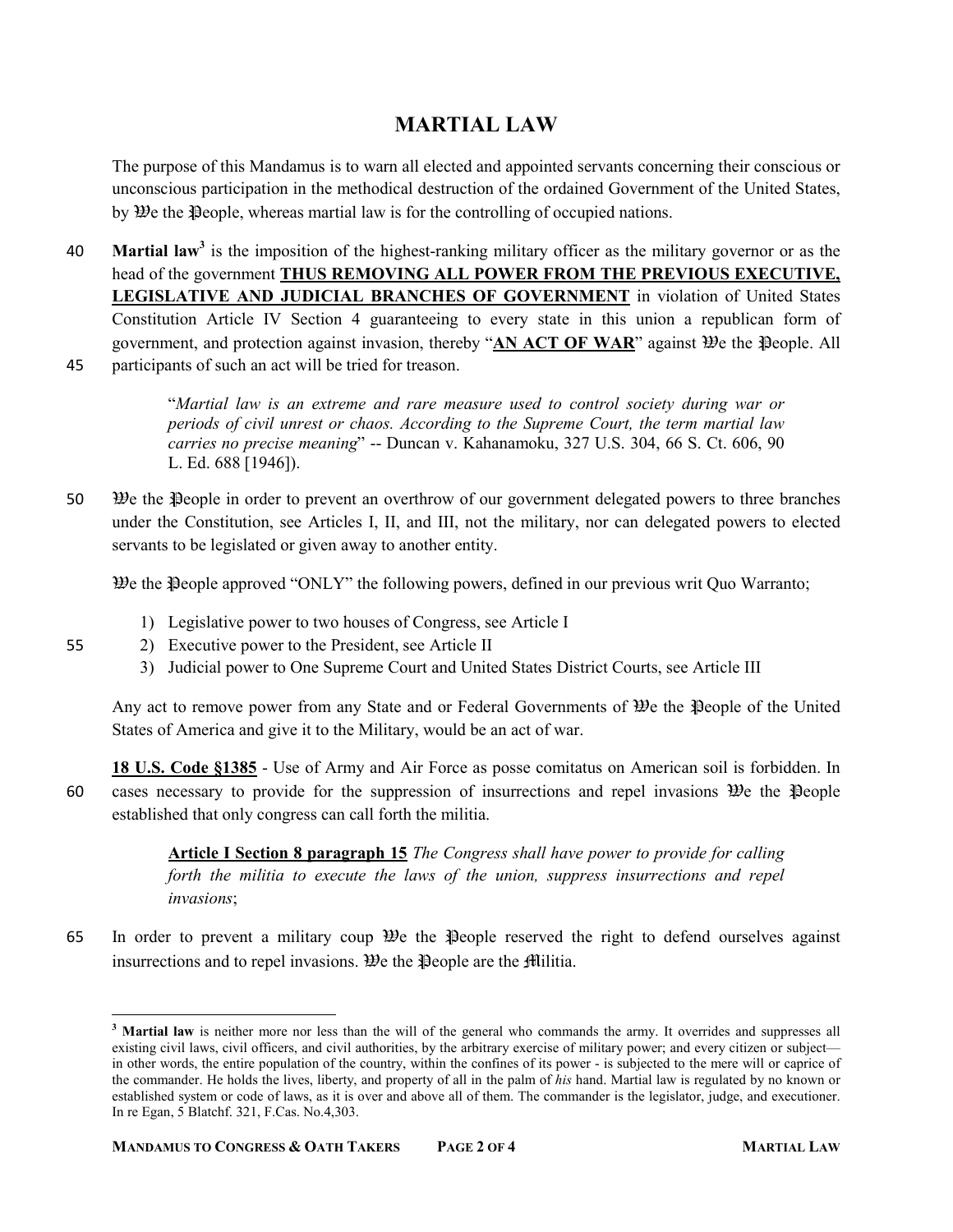#### **Amendment II** "*A well-regulated Militia, being necessary to the security of a free State*"

As previously stated the institution of martial law contemplates use of military force and transfers all government authority to the military in which the Constitution including the right of Habeas Corpus 70 would be suspended is an **ACT OF WAR AGAINST THE UNITED STATES OF AMERICA**; should such a treasonous act occur  $\mathcal{Y}_e$  the People order the State Legislators and/or the Governors of every free and sovereign State to act swiftly and call forth the militia through posse comitatus to suppress such a military insurrections and/or repel such a foreign troop invasion;

Any attempt by Congress or the Executive Branch to use military, foreign or domestic, forces against the 75 People to bring them under martial law is an act of treason, war against the People. We the People will be dependent upon the Sheriffs within our counties to secure the peace by any means necessary, seeing that congress has been negligent in providing for the militia.

Therefore in times of emergency the "ONLY" Constitutional Authority to keep the peace during an invasion is posse comitatus under the II Amendment whereas our Sheriff is to summon We the People of 80 the counties to secure the peace. Federal agents and foreign troops on State soil would be repugnant to our Constitution, an act of WAR.

> **POSSE COMITATUS -** "*The power or force of the county, the entire population of a county above the age of fifteen, which a sheriff may summon to his assistance in certain cases; as to aid him in keeping the peace, in pursuing and arresting felons, etc*." **1**

### 85 **Bl.Comm. 343; Com. v, Martin, 7 Pa.Dist.R. 224**.

**ALERT!** Considering the troubling preparations, listed below, by recent United States Administrations we command the States to be on alert against treason:

- 1) In April 1984 President Reagan signed Presidential Directive Number 54 that allowed FEMA to engage in a secret national "readiness exercise" under the code name of REX 84. The plan calls 90 for the suspension of the Constitution, turning control of the government over to FEMA, appointment of military commanders to run state and local governments and the declaration of Martial Law. The plan also advocated the rounding up and transfer to "assembly centers or relocation camps" of at least 21 million Americans in the event of massive rioting or disorder, not unlike the rounding up of the Jews in Nazi Germany in the 1930s.
- 95 2) Executive Order #10995: Seizure of all communications media in the United States
	- 3) Executive Order #10997: Seizure of all electric power fuels and minerals, public and private
	- 4) Executive Order #10999: Seizure of all means of transportation, including personal cars, trucks or vehicles of any kind and total control of highways, seaports and waterways
- 5) Executive Order #11000: Seizure of all American people for work forces under federal 100 supervision including the splitting of families if the government finds it necessary
	- 6) Executive Order #11001: Seizure of all health, education and welfare facilities, public and private
	- 7) Executive Order #11002: Empowered the postmaster general to register all men, women and children in the U.S.
	- 8) Executive Order #11003: Seizure of all airports and aircraft
- 105 9) Executive Order #11004: Seizure of all housing and finance authorities to establish Forced Relocation Designated areas to be abandoned as "unsafe"